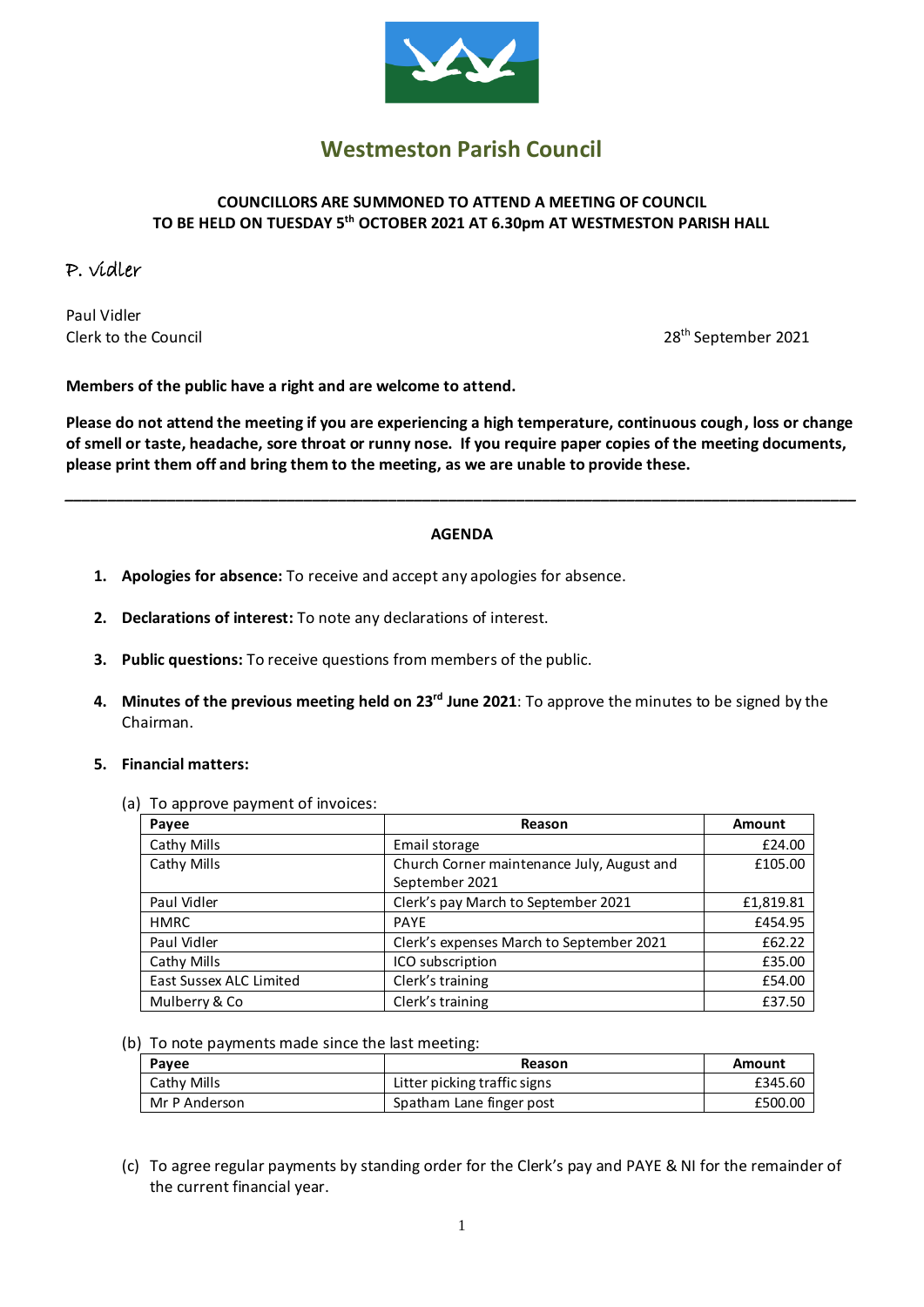(d) To note the Quarter 1 Budget Report and Bank Reconciliation.

#### **6. Planning:**

- *(a)* **Development opposite Westmeston Place, east of Lewes Road:** To receive updates from Lewes District Council.
- *(b)* **To agree a response to the following applications for planning permission:**

#### **SDNP/21/04476/HOUS Underhill, Underhill Lane**

Extension to existing open sided porch on east elevation.

**LW/21/0693 Bunkershill Farm, Streat Lane** Conversion of barn to create home office and studio.

# **LW/21/0699 Bunkershill Farm, Streat Lane**

Rear ground floor extension and removal of existing first floor dormers and replace with hip end.

# *(c)* **To note comments made on the following applications:**

# **LW/21/0359 Spring Farm, Hundred Acre Lane**

Creation of agricultural storage barn for fodder and machinery. WPC comment: No comment. Application approved 18<sup>th</sup> August 2021

# **TW/21/0054/TCA St Martin's Church, Lewes Road**

Pollard an old lime tree. WPC comment: No comment.

#### **LW/21/0612 West Barn, Blackbrook Farm, Spatham Lane**

Change of use from holiday let (C1) to residential dwellinghouse (C3) WPC comment: No comment.

#### **SDNP/21/03870/FUL Marigold Cottage, Spatham Lane**

Retrospective planning application for temporary accommodation for a rural agricultural worker at Muller Bros Nursery.

WPC comment: Objects to this application on the following grounds.

There is deep local concern about the use of the 'caravan' dating back years.

The local belief is that the business has been "non-functional" for a number of years. There is no evidence in the application that the business is operating and has any right to accommodation for a rural agricultural worker.

The application is very poor and lacks a clear argument and evidence. WPC wishes to have the opportunity to comment further on the application prior to its determination should additional supporting information be submitted.

In view of the local concern and the quality of the application, WPC objects to the application and asks the planning officer responsible to investigate it thoroughly.

# **SDNP/21/04211/FUL & SDNP/21/04213/LIS Spatham Farm Cottage, Spatham Lane**

Change of use of land to residential and creation of swimming pool with stone terrace, landscaping and planting.